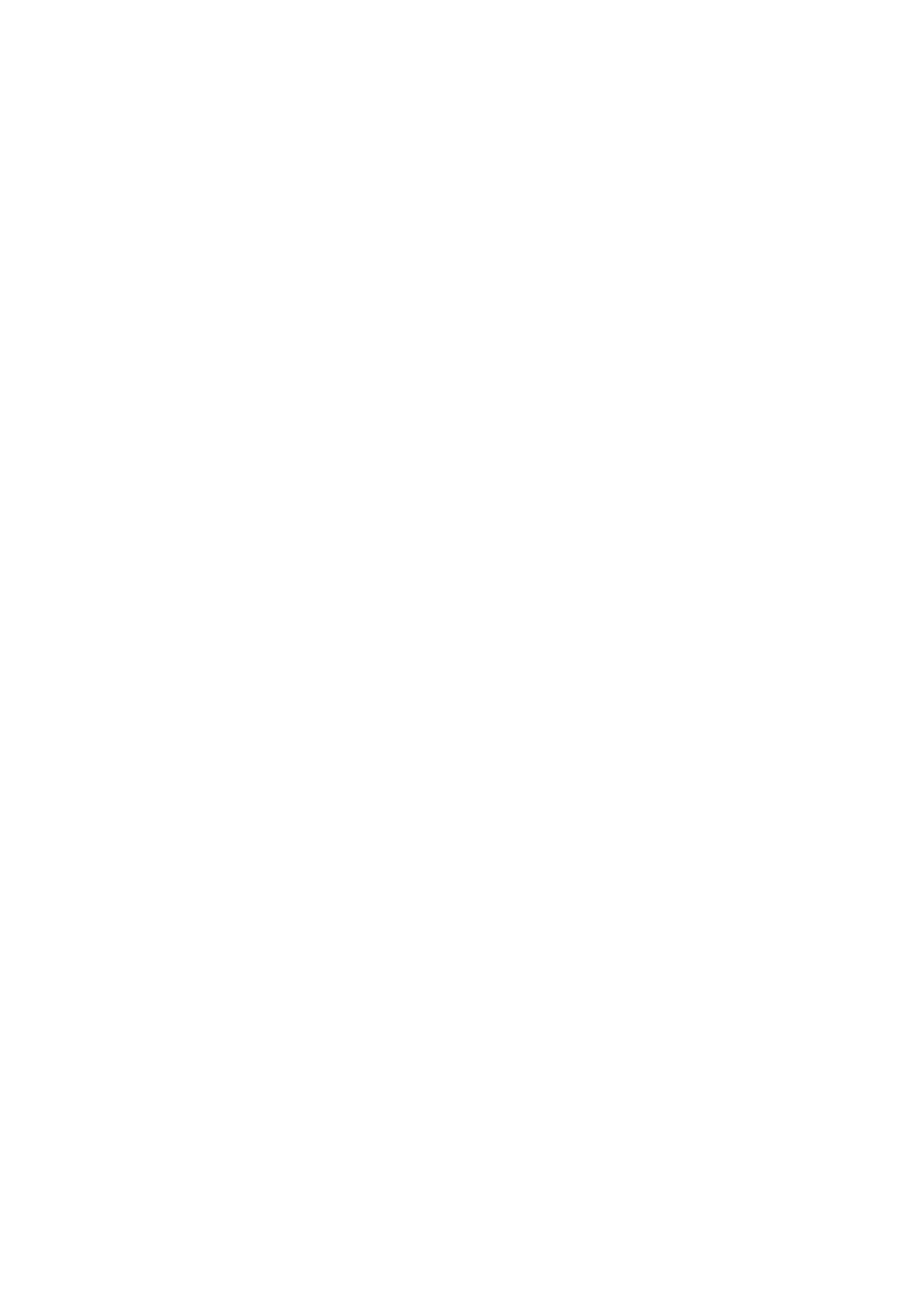#### **WASTE AVOIDANCE AND RESOURCE RECOVERY ACT 2007 LOCAL GOVERNMENT ACT 1995**

CITY OF ALBANY

### **WASTE LOCAL LAW 2017**

#### **CONTENTS**

#### **PART 1—PRELIMINARY**

- 1.1 Short title
- 1.2 Commencement
- 1.3 Application
- 1.4 Repeal
- 1.5 Meaning of terms used in this local law
- 1.6 Local public notice of determinations
- 1.7 Rates, fees and charges
- 1.8 Power to provide waste services

#### **PART 2—LOCAL GOVERNMENT WASTE**

- 2.1 Local government may supply receptacles
- 2.2 Deposit of waste in receptacles
- 2.3 General waste receptacles
- 2.4 Recycling waste receptacles
- 2.5 Organic waste receptacles
- 2.6 Direction to place or remove a receptacle
- 2.7 Duties of owner or occupier
- 2.8 Exemption
- 2.9 Damaging or removing receptacles
- 2.10 Verge collections

#### **PART 3—GENERAL DUTIES**

- 3.1 Duties of an owner or occupier
- 3.2 Removal of waste from premises
- 3.3 Receptacles and containers for public use

#### **PART 4—OPERATION OF WASTE FACILITIES**

- 4.1 Operation of this Part
- 4.2 Hours of operation
- 4.3 Signs and directions
- 4.4 Fees and charges
- 4.5 Depositing waste
- 4.6 Prohibited activities

#### **PART 5—ENFORCEMENT**

- 5.1 Objection and appeal rights
- 5.2 Offences and general penalty
- 5.3 Other costs and expenses
- 5.4 Prescribed offences
- 5.5 Form of notices

#### **SCHEDULE 1—MEANING OF 'NON-COLLECTABLE WASTE'**

#### **SCHEDULE 2—PRESCRIBED OFFENCES**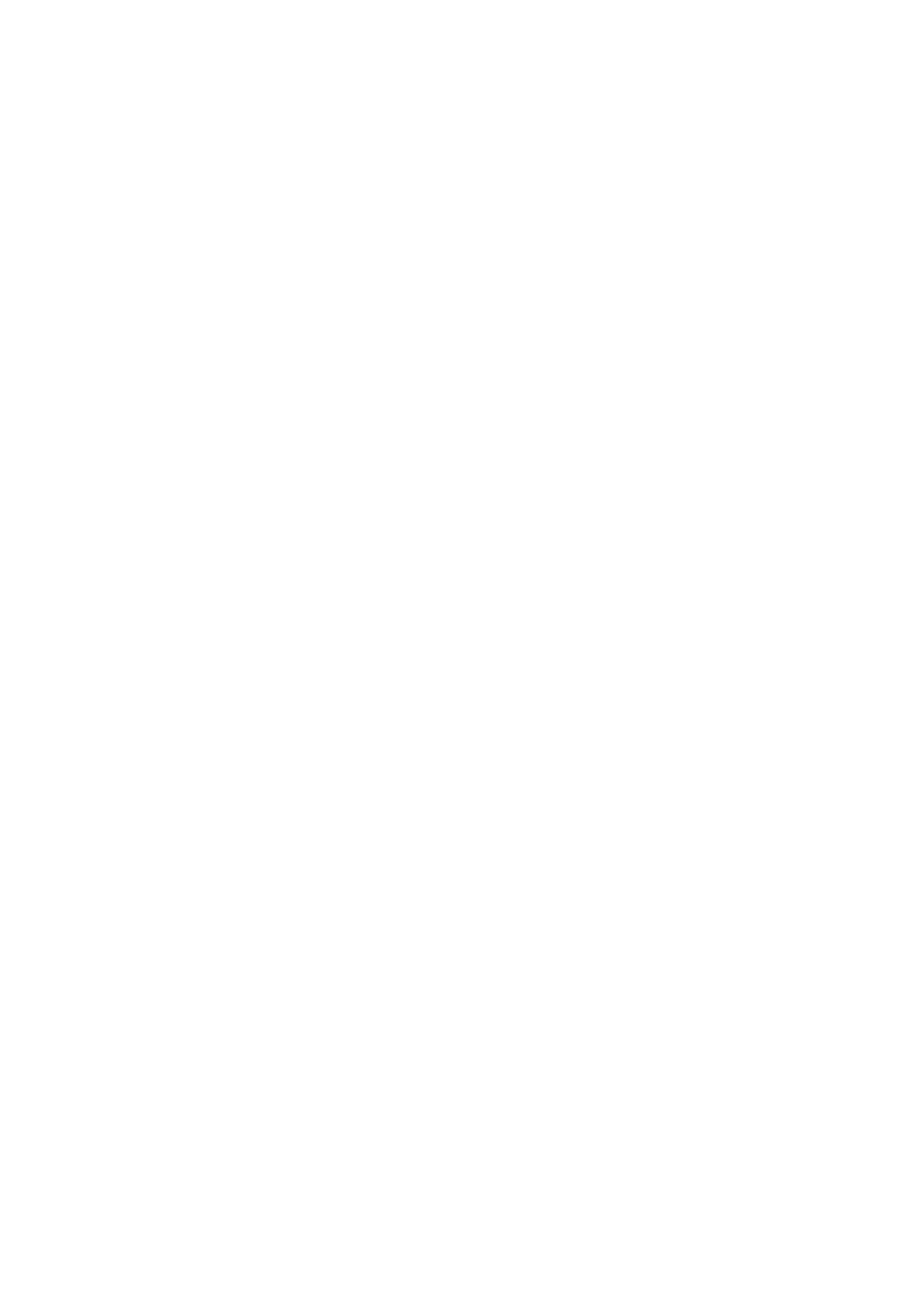#### **WASTE AVOIDANCE AND RESOURCE RECOVERY ACT 2007 LOCAL GOVERNMENT ACT 1995**

#### CITY OF ALBANY

#### **WASTE LOCAL LAW 2017**

Under the powers conferred on it by the *Waste Avoidance and Resource Recovery Act 2007* and the *Local Government Act 1995* and under all other enabling powers, the Council of the City of Albany resolved on 27 February 2018 to make the following local law.

#### **PART 1—PRELIMINARY**

#### **1.1 Short title**

This is the *City of Albany Waste Local Law 2017*.

#### **1.2 Commencement**

This local law commences 14 days after the day on which it is published in the *Government Gazette*.

#### **1.3 Application**

This local law applies throughout the district.

#### **1.4 Repeal**

Part 4 of the *City of Albany Health Local Laws 2001*, published in the *Government Gazette* on 17 April 2002, is repealed.

#### **1.5 Meaning of terms used in this local law**

(1) In this local law—

- *authorised person* means a person appointed by the local government under section 9.10 of the LG Act to perform any of the functions of an authorised person under this local law;
- *bulk waste* means domestic household items, such as furniture, timber products, stoves and refrigerators with doors removed, e-waste and electronic items, steel and metal items;
- *carriageway* has the meaning given to it in the *Road Traffic Code 2000* and means the paved or made portion of a thoroughfare, whether sealed or unsealed, used or intended for use by vehicles;

*collectable waste* means local government waste that is not—

- (a) liquid refuse;
- (b) liquid waste; or
- (c) non-collectable waste;
- *collectable waste receptacle* means a receptacle for the deposit and collection of collectable waste that is—
	- (a) a recycling waste receptacle;
	- (b) a general waste receptacle; or
	- (c) an organic waste receptacle;
- **collection**, when used in relation to a receptacle, means the collection and removal of collectable waste from the receptacle by the local government or its contractor;
- *collection day* means the day determined by the local government for the collection of collectable waste in the district or a part of the district;
- *collection time* means the time on the collection day determined by the local government for the collection of collectable waste in the district or a part of the district;
- *commencement date* means the date on which this local law commences operation under clause 1.2;
- *costs of the local government* include administrative costs;
- *commercial purpose* means for the purpose of this local law to remove bulk waste placed on the road verge to sell for profit;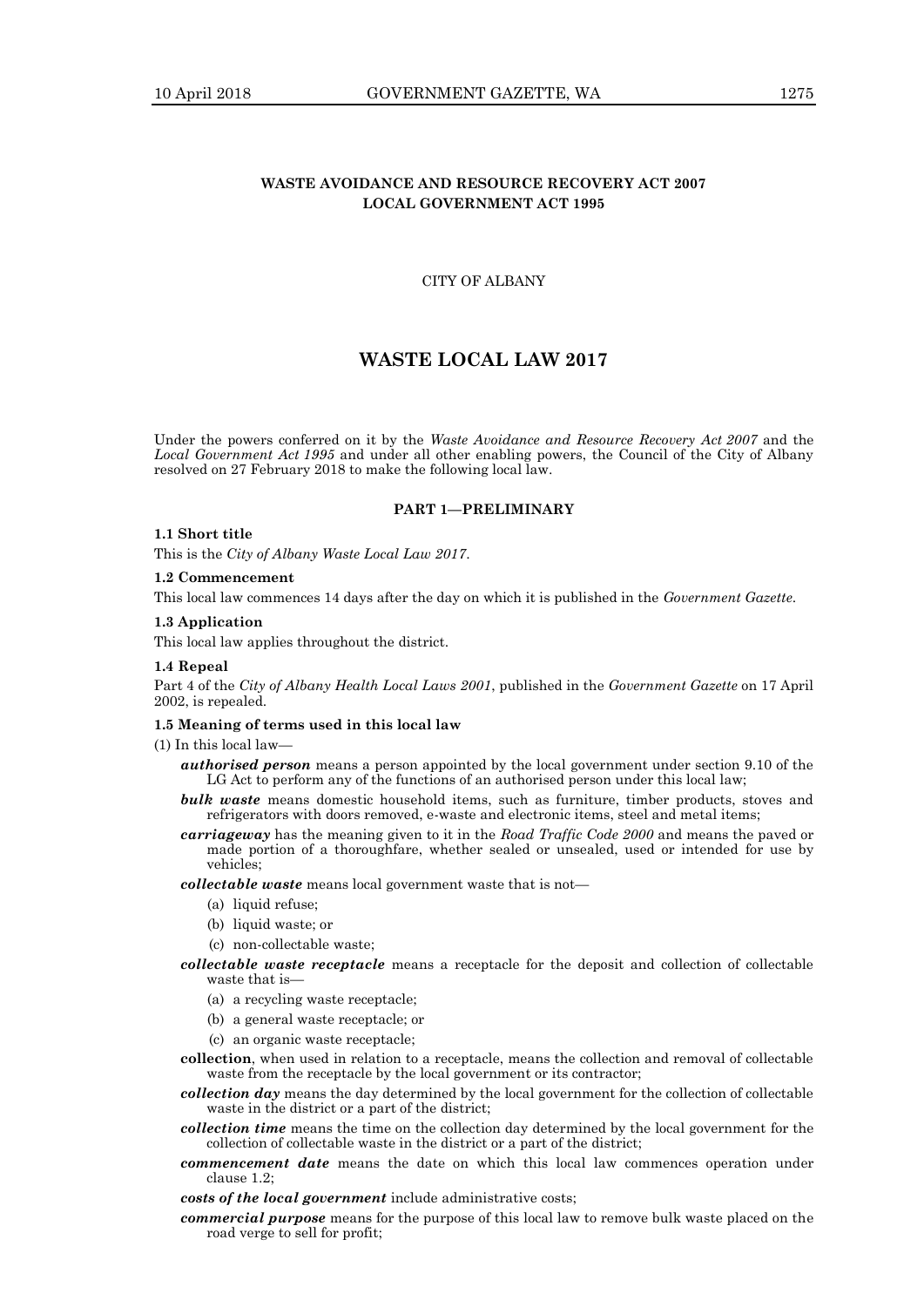*Council* means the council of the local government;

*cycleway* means a path, lane or way which is specifically designed and/or designated for bicycle use;

district means the district of the local government;

- *footpath* has the meaning given to it in the *Road Traffic Code 2000*. For the purpose of this local law a footpath is defined as a pavement intended for pedestrians (including wheelchair users) separate from the road or street carriageway, and either located within or outside a road reserve;
- *Green waste* means vegetative material as approved by the local government;
- *general waste* receptacle means a receptacle for the deposit and collection of collectable waste that is not recycling waste;

*LG Act* means the *Local Government Act 1995*;

*LG Regulations* means the *Local Government (Functions and General) Regulations 1996*;

- *liquid refuse* includes all washings from windows and vehicles, overflow, bleed off, condensate and drainage from air conditioning equipment including cooling towers and evaporative coolers and other liquid used for cooling purposes and swimming pool discharges;
- *liquid waste* means bathroom, kitchen, scullery and laundry wastes, all washings from animal and poultry pens and any other domestic or trade wastes that are discharged by means of a drain to a receptacle for drainage;

*local government* means City of Albany;

*local government waste* has the same meaning as in the WARR Act;

*non-collectable waste* has the meaning set out in Schedule 1;

*occupier in relation to premises*, means any or all of the following—

- (a) a person by whom or on whose behalf the premises are actually occupied; or
- (b) a person having the management or control of the premises;

*organic waste* means waste that decomposes readily, such as garden waste or food waste;

*organic waste receptacle* means a receptacle for the deposit and collection of organic waste; *owner* has the same meaning as in the LG Act;

- *prescribed area* means the prescribed area that is defined in writing and approved by the local
- *public place* includes a place to which the public ordinarily have access, whether or not by payment of a fee;

*receptacle*, means a receptacle—

government;

- (a) which has been approved by the local government; and
- (b) the waste from which is collected and removed from the premises by the local government or its contractor;

*recycling waste receptacle* means a receptacle for the deposit and collection of recycling waste; *recycling waste* means—

- (a) paper and cardboard;
- (b) plastic containers comprised of—
	- (i) polyethylene terephthalate (PET);
	- (ii) high density polyethylene (HDPE);
	- (iii) polyvinyl chloride (PVC);
	- (iv) low density polyethylene (LDPE);
	- (v) polypropylene (PP); or
	- (vi) other plastics;
- (c) glass containers;
- (d) steel containers;
- (e) aluminium containers;
- (f) liquid paper board; and
- (g) any other waste determined by the local government to be recycling waste;
- *refuse* includes any rubbish, filth, dirt, ashes, vegetation, garden refuse, waste material, waste food, sludge, offensive matter, cinders, wood or metal shavings and sawdust but does not include liquid waste or liquid refuse;
- *right of way* means a portion of land that is—
	- (a) shown and marked 'Right of Way' or 'R.O.W', or coloured or marked in any other way to signify that the portion of land is a right of way, on any plan or diagram deposited with the Registrar of Titles that is subject to the provisions of section 167A of the *Transfer of Land Act 1893*;
	- (b) shown on a diagram or plan of survey relating to a subdivision that is crated as a right of way and vested in the Crown under section 152 of the *Planning and Development Act 2005*; or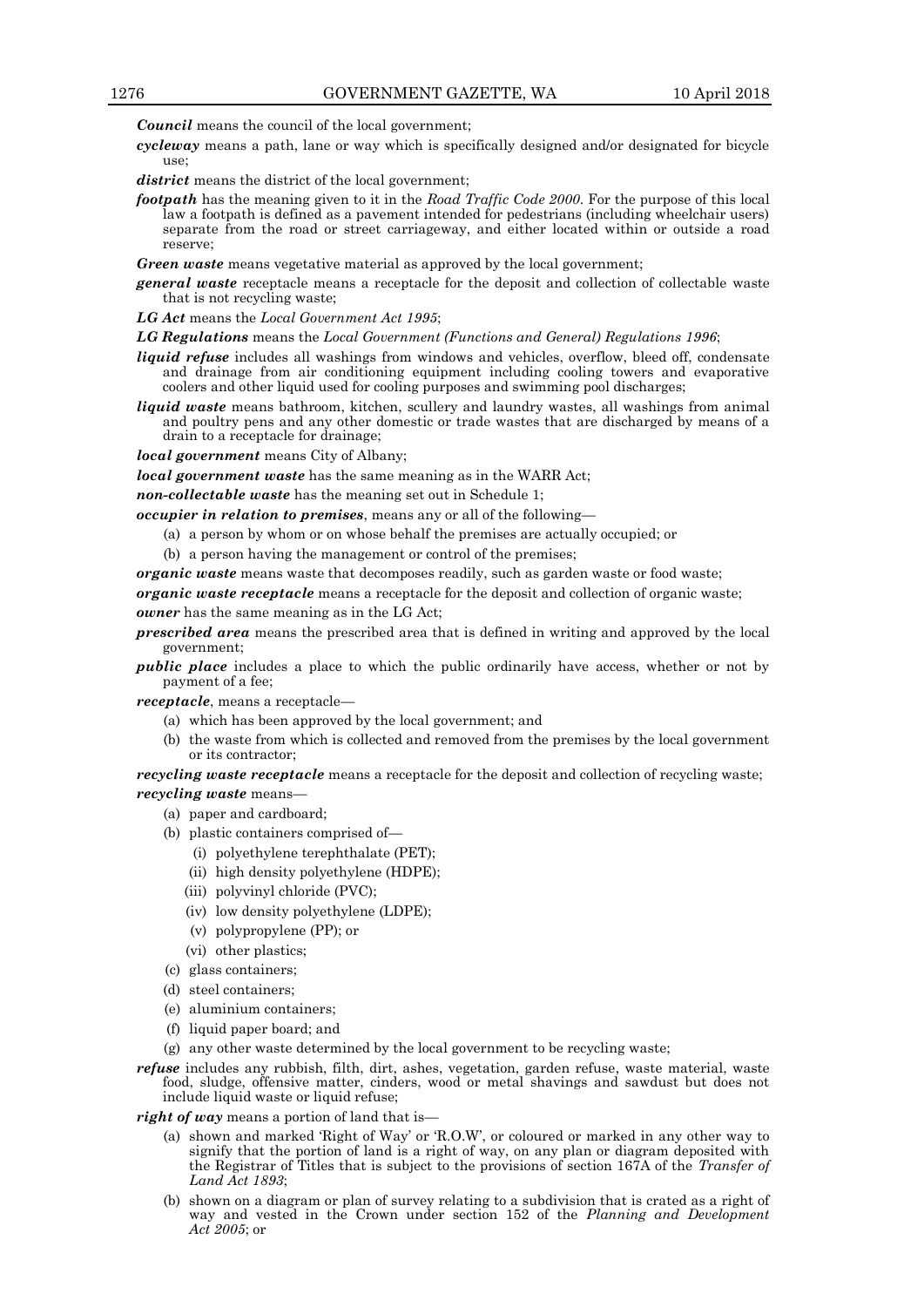- (c) shown and marked as a right of way on a map or plan deposited with the Registrar of Titles and transferred to the Crown under the *Transfer of Land Act 1893*, but does not include—
	- (i) private driveway; or
	- (ii) a right of way created by easement between two parties;

*schedule* means a Schedule to this local law;

*specified* means specified by the local government or an authorised person, as the case may be;

- *street alignment* means the boundary between the land comprising a street and the land that abuts the street;
- *vector of disease* includes an arthropod or rodent that transmits, by biological or mechanical means, an infectious agent from a source or reservoir to a person, and includes fleas, bedbugs, crab lice, body lice and head lice;
- *vehicle* includes every conveyance not being a train, vessel or aircraft, and every object capable of being propelled or drawn on wheels by any means, and, where the context permits, an animal being driven or ridden;

*WARR Act* means the *Waste Avoidance and Resource Recovery Act 2007*;

*WARR Regulations* means the *Waste Avoidance and Resource Recovery Regulations 2008*;

*waste* has the same meaning as in the WARR Act;

*waste facility* means a waste facility, as defined in the WARR Act, that is operated by the local government; and

*waste service* has the same meaning as in the WARR Act.

(2) Where, in this local law, a duty or liability is imposed on an owner or occupier, or on an owner and occupier, the duty or liability is taken to be imposed jointly and severally on each of the owners or occupiers.

#### **1.6 Local public notice of determinations**

Where, under this local law, the local government has a power to determine a matter-

- (a) local public notice, under section 1.7 of the LG Act, must be given of the matter determined;
- (b) the determination becomes effective only after local public notice has been given;
- (c) the determination remains in force for the period of one year after the date that local public notice has been given under paragraph (a);
- (d) after the period referred to in paragraph (c), the determination continues in force only if, and for so long as, it is the subject of local public notice, given annually, under section 1.7 of the LG Act; and
- (e) the determination must be recorded in a publicly accessible register of determinations that must be maintained by the local government.

#### **1.7 Rates, fees and charges**

The local government's powers to impose rates, fees and charges in relation to waste services are set out in sections 66 to 68 of the WARR Act and section 6.16 and 6.17 of the LG Act.

#### **1.8 Power to provide waste services**

The local government's power to provide, or enter into a contract for the provision of, waste services is dealt with in section 50 of the WARR Act.

#### **PART 2—LOCAL GOVERNMENT WASTE**

#### **2.1 Local government may supply receptacles**

(1) The local government may supply, for the use of each premises that are, or are capable of being, occupied or used for residential purposes, one or more receptacles for the collection and removal, from those premises, of collectable waste.

(2) The owner of premises for which a receptacle has been supplied by the local government must ensure that the fee or charge (if any) imposed by the local government in relation to the receptacle is paid to the local government.

#### **2.2 Deposit of waste in receptacles**

(1) An owner or occupier of premises must not deposit or permit to be deposited in a receptacle any non-collectable waste.

(2) A person must not deposit waste in a receptacle belonging to other premises without the consent of the owner or occupier of those premises.

#### **2.3 General waste receptacles**

(1) An owner or occupier of premises must not deposit or permit to be deposited in a general waste receptacle—

- (a) where the receptacle has a capacity of 240 litres—more than 70 kilograms of collectable waste; or
- (b) where the receptacle has any other capacity—more than the weight determined by the local government.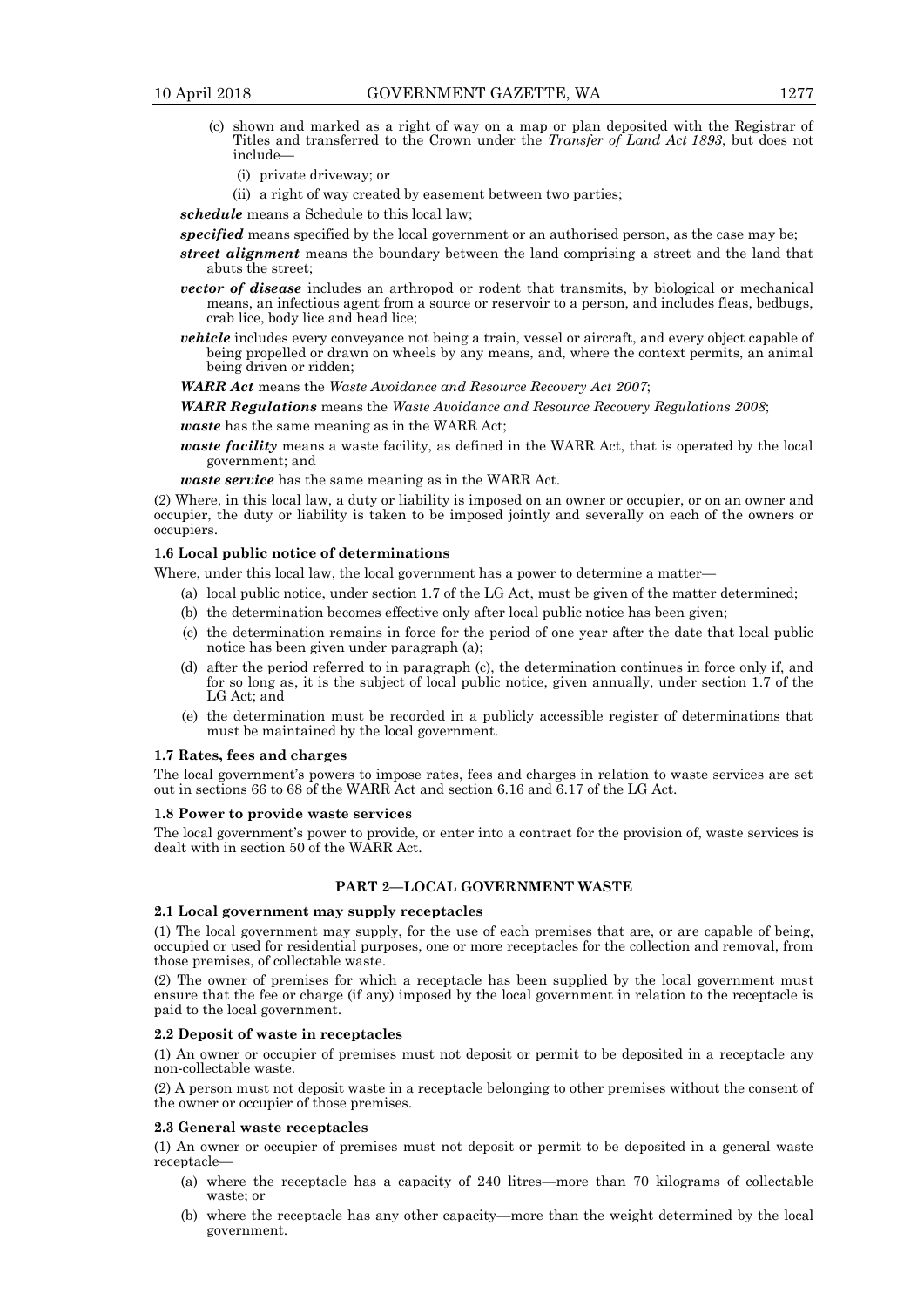(2) Where the local government supplies recycling waste receptacles, an owner or occupier of premises must not deposit or permit to be deposited in a general waste receptacle any recycling waste.

(3) Where the local government supplies organic waste receptacles, an owner or occupier of premises must not deposit or permit to be deposited in a general waste receptacle any organic waste.

#### **2.4 Recycling waste receptacles**

An owner or occupier of premises must not deposit or permit to be deposited in a recycling waste receptacle—

- (a) anything other than the particular type of recycling waste for which that receptacle was provided by the local government for those premises;
- (b) where the receptacle has a capacity of 240 litres— more than 70 kilograms of recycling waste; or
- (c) where the receptacle has any other capacity—more than the weight determined by the local government.

#### **2.5 Organic waste receptacles**

An owner or occupier of premises must not deposit or permit to be deposited in an organic waste receptacle—

- (a) anything other than the particular type of organic waste for which that receptacle was provided by the local government for those premises;
- (b) where the receptacle has a capacity of 240 litres—more than 70 kilograms of organic waste; or
- (c) where the receptacle has any other capacity—more than the weight determined by the local government.

#### **2.6 Direction to place or remove a receptacle**

(1) The local government or an authorised person may give a written direction to an owner or occupier of specified premises—

- (a) to place a receptacle in respect of those premises for collection; or
- (b) to remove a receptacle in respect of those premises after collection.

(2) The direction under subclause (1) may specify when the placement or removal is to occur, or where the receptacle is to be placed, or both.

(3) An owner or occupier of premises must comply with a direction given under this clause.

#### **2.7 Duties of owner or occupier**

(1) For the purpose of this clause, a 'reasonable period' means on the evening prior to collection day or on collection day.

(2) An owner or occupier of premises must—

- (a) except for a reasonable period before and after collection time, keep each receptacle in a storage space or area that is behind the street alignment;
- (b) if a receptacle requires to be emptied of waste, take reasonable steps to place a receptacle for collection on the verge adjoining the premises, or other area as determined by the local government, ensure that, within a reasonable period before collection time, each receptacle is—
	- (i) within 1 metre of the carriageway;
	- (ii) does not unduly obstruct any footpath, cycle way, right-of-way or carriageway; and
	- (iii) facing squarely to the edge of and opening towards the carriageway, or in such other position as is approved in writing by the local government or an authorised person;
- (c) take reasonable steps to ensure that an adequate number of receptacles are provided and used for those premises and that each is kept in good condition and repair; and
- (d) in the case of a receptacle that is supplied by the local government, if the receptacle is lost, stolen, damaged or defective, notify the local government, as soon as practicable, after the event.

#### **2.8 Exemption**

(1) An owner or occupier of premises may apply in writing to the local government for an exemption from compliance with the requirements of clause 2.7(2) (a) or (b).

(2) The local government or an authorised person may grant, with or without conditions, or refuse an application for exemption from compliance under this clause.

(3) An exemption granted under this clause must state—

- (a) the premises to which the exemption applies;
- (b) the period during which the exemption applies; and
- (c) any conditions imposed by the local government or the authorised person.
- (4) An exemption granted under this clause ceases to apply—
	- (a) if the local government decides, on reasonable grounds, that there has been a failure to comply with a condition of the exemption; and
	- (b) from the date that the local government informs the owner or occupier of its decision under clause 2.8(4)(a).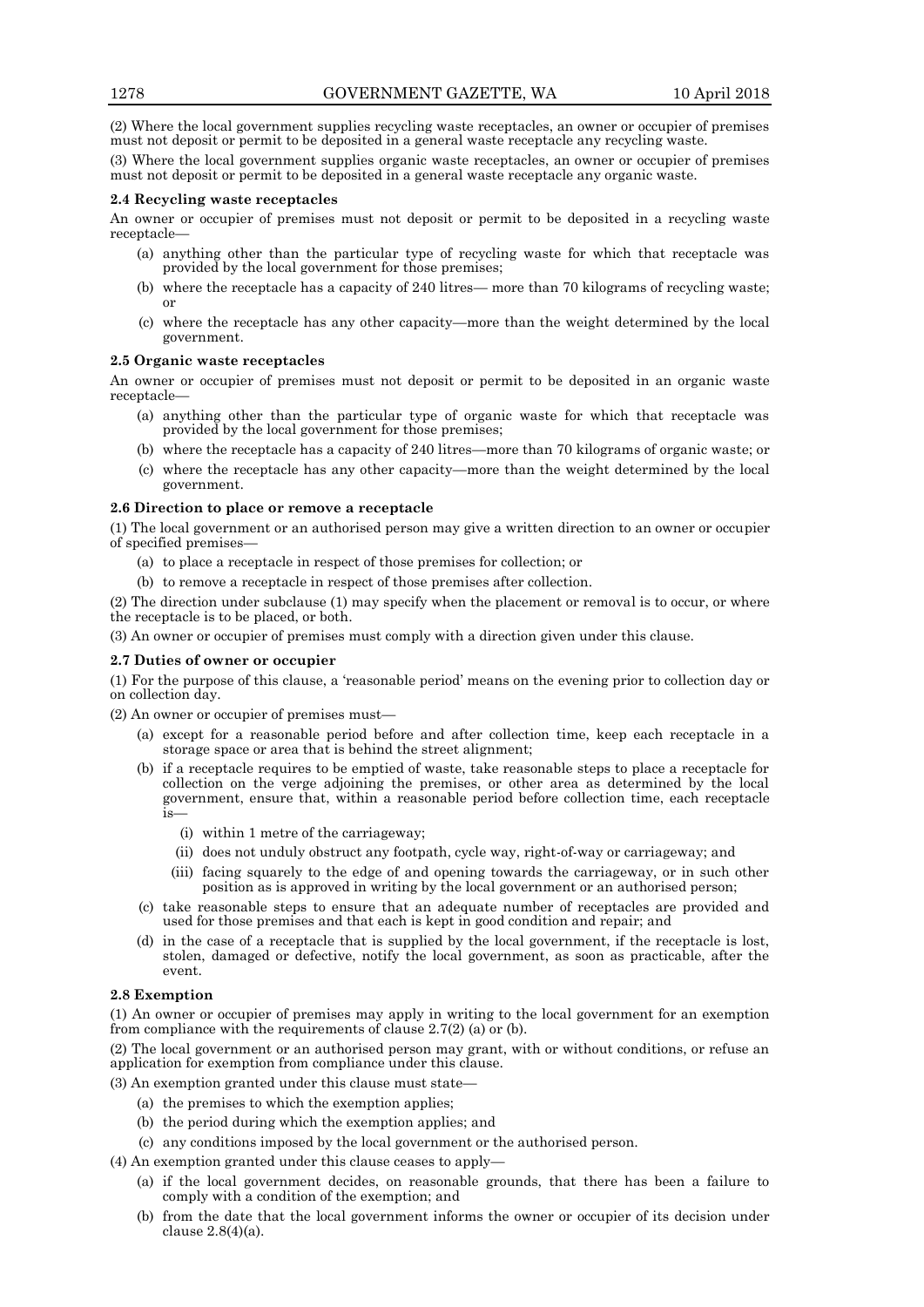#### **2.9 Damaging or removing receptacles**

- (1) A person must not—
	- (a) damage or destroy a receptacle;
	- (b) interfere or tamper with, or remove, a receptacle placed for collection pursuant to clauses 2.6 or 2.7(2)(b); or
	- (c) except as permitted by this local law or as authorised by the local government or an authorised person, remove a receptacle from any premises to which it was delivered by the local government or its contractor.
- (2) Clause 2.9(1)(a) and (c) does not apply to the person who owns the receptacle.
- (3) Clause  $2.9(1)(b)$  does not apply to-
	- (a) the person who owns the receptacle; or
	- (b) the owner or occupier of the premises on which the receptacle is kept.

(4) Clause 2.9(1) does not apply to the local government or a contractor in the course of undertaking waste services for the local government.

#### **2.10 Verge collections**

(1) Where the local government has advertised a verge waste collection (such as a green waste, or a bulk waste, verge collection) a person, unless with and in accordance with the approval of the local government or an authorised person—

- (a) must deposit waste only during the period of time, and in accordance with other terms and conditions, as advertised by the local government in relation to that verge waste collection; and
- (b) must otherwise comply with those terms and conditions.

(2) Where waste has been deposited on a verge for a verge waste collection, a person must not remove any of that waste for a commercial purpose but may remove it for any other purpose.

(3) Except where waste is lawfully removed from a verge under this clause, a person must not disassemble or tamper with any waste deposited on a verge for a verge waste collection so as to increase the risk of harm to any person.

(4) Clause 2.10(2) does not apply to the local government or a person engaged or contracted by the local government in relation to the verge waste collection.

#### **PART 3—GENERAL DUTIES**

#### **3.1 Duties of an owner or occupier**

An owner or occupier of premises must—

- (a) take reasonable steps to ensure that a sufficient number of waste receptacles are provided to contain all waste which accumulates or may accumulate in or from the premises;
- (b) ensure that each waste receptacle is kept in good condition and repair;
- (c) take all reasonable steps to—
	- (i) prevent fly breeding and keep each receptacle free of flies, maggots, cockroaches, rodents and other vectors of disease;
	- (ii) prevent the emission of offensive or noxious odours from each waste receptacle; and
	- (iii) ensure that each waste receptacle does not cause a nuisance to an occupier of adjoining premises; and
- (d) whenever directed to do so by the local government or an authorised person, thoroughly clean, disinfect, deodorise and apply a residual insecticide to each waste receptacle.

#### **3.2 Removal of waste from premises**

- (1) A person must not remove any waste from premises unless that person is—
	- (a) the owner or occupier of the premises;
	- (b) authorised to do so by the owner or occupier of the premises; or
	- (c) authorised in writing to do so by the local government or an authorised person.
- (2) A person must not remove any waste from a receptacle without the approval of—
	- (a) the local government or an authorised person; or
	- (b) the owner or occupier of the premises at which the receptacle is ordinarily kept.

#### **3.3 Receptacles and containers for public use**

A person must not, without the approval of the local government or an authorised person—

- (a) deposit household, commercial or other waste from any premises on or into; or
- (b) remove any waste from, a receptacle provided for the use of the general public in a public place.

#### **PART 4—OPERATION OF WASTE FACILITIES**

#### **4.1 Operation of this Part**

This Part applies to a person who enters a waste facility.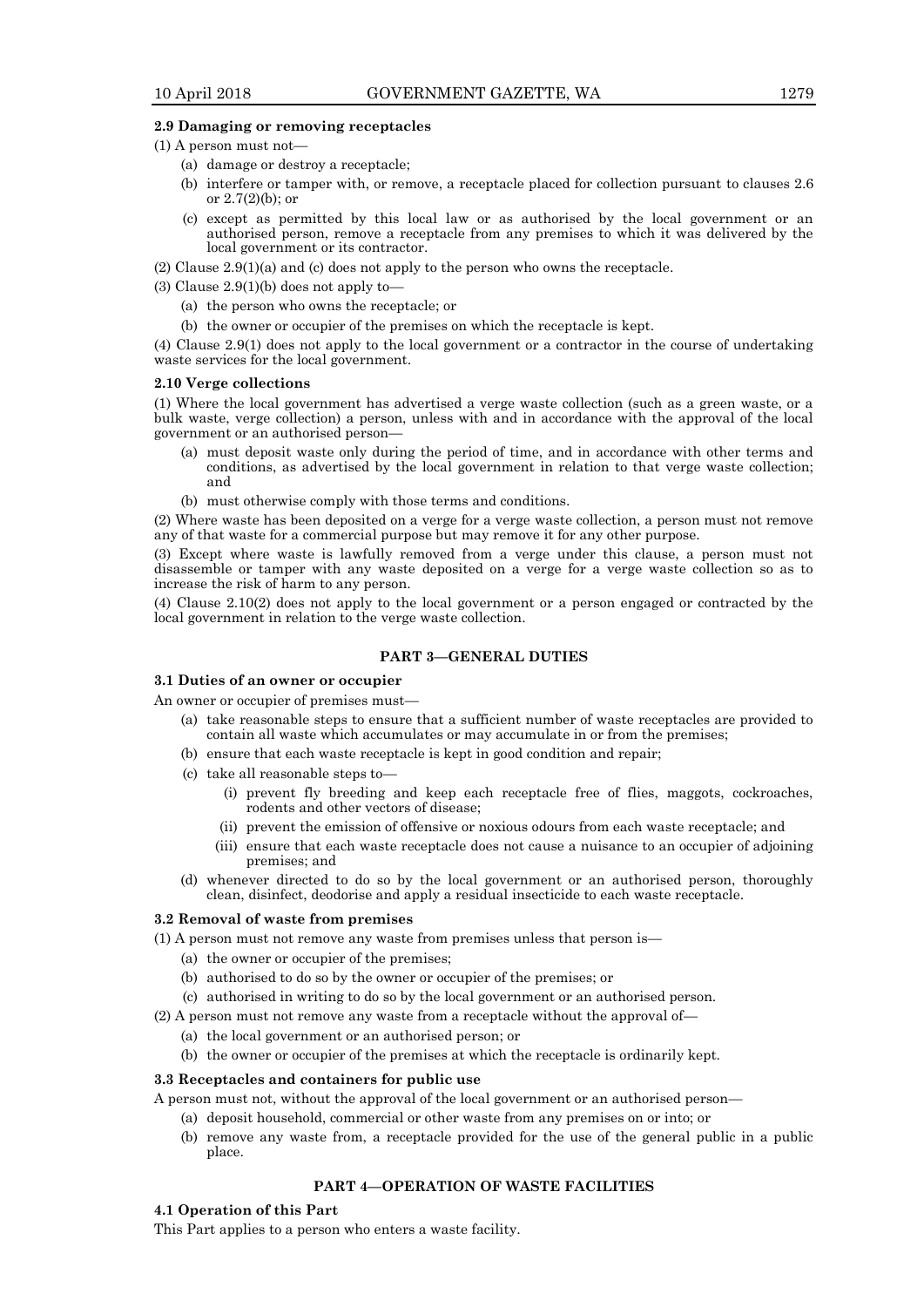#### **4.2 Hours of operation**

The local government may from time to time determine the hours of operation of a waste facility.

#### **4.3 Signs and directions**

- (1) The local government or an authorised person may regulate the use of a waste facility—
	- (a) by means of a sign; or
	- (b) by giving a direction to a person within a waste facility.
- (2) A person within a waste facility must comply with a sign or direction under subclause (1).

(3) The local government or an authorised person may direct a person who commits, or is reasonably suspected by the local government or the authorised person of having committed, an offence under this clause to leave the waste facility immediately.

(4) A person must comply with a direction under subclause (3).

#### **4.4 Fees and charges**

(1) Unless subclause (3) applies, a person must, on or before entering a waste facility or on demand by the local government or an authorised person, pay the fee or charge as assessed by an authorised person.

(2) An authorised person may assess the fee or charge in respect of a particular load of waste at a rate that applies to any part of that load, even if that rate is higher than the rate that would apply to any other part of the load.

(3) Subclause (1) does not apply—

- (a) to a person who disposes of waste in accordance with the terms of—
	- (i) a credit arrangement with the local government; or
	- (ii) any other arrangement with the local government to pay the fee or charge at a different time or in a different manner; and
- (b) to the deposit of waste owned by the local government, or in the possession of an employee on behalf of the local government.

#### **4.5 Depositing waste**

(1) A person must not deposit waste at a waste facility other than—

- (a) at a location determined by a sign and in accordance with the sign; and
- (b) in accordance with the direction of an authorised person.

(2) The local government may determine the classification of any waste that may be deposited at a waste facility.

#### **4.6 Prohibited activities**

(1) Unless authorised by the local government, a person must not—

- (a) remove any waste or any other thing from a waste facility;
- (b) deposit at a waste facility that is a landfill site any waste that is toxic, poisonous or hazardous, or the depositing of which is regulated or prohibited by any written law;
- (c) light a fire in a waste facility;
- (d) remove, damage or otherwise interfere with any flora in a waste facility;
- (e) remove, injure or otherwise interfere with any fauna in a waste facility; or
- (f) damage, deface or destroy any building, equipment, plant or property within a waste facility.

(2) A person must not act in an abusive or threatening manner towards any person using, or engaged in the management or operation of, a waste facility.

#### **PART 5—ENFORCEMENT**

#### **5.1 Objection and appeal rights**

Division 1 of Part 9 of the LG Act applies to a decision under this local law to grant, renew, vary or cancel—

- (a) an approval under clause  $2.7(2)(b)$ ;
- (b) an exemption under clause 2.8(2);
- (c) an approval under clause  $2.9(1)(c)$ ;
- (d) an approval under clause 2.10(1);
- (e) an authorisation under clause  $3.2(1)(c)$ ;
- (f) an approval under clause 3.2(2); and
- (g) an approval under clause 3.3.

#### **5.2 Offences and general penalty**

(1) A person who fails to do anything required or directed to be done under this local law, or who does anything which under this local law a person is prohibited from doing, commits an offence.

(2) A person who commits an offence under this local law is liable, on conviction, to a penalty not exceeding \$5,000, and if the offence is of a continuing nature, to a further penalty not exceeding \$500 in respect of each day or part of a day during which the offence has continued.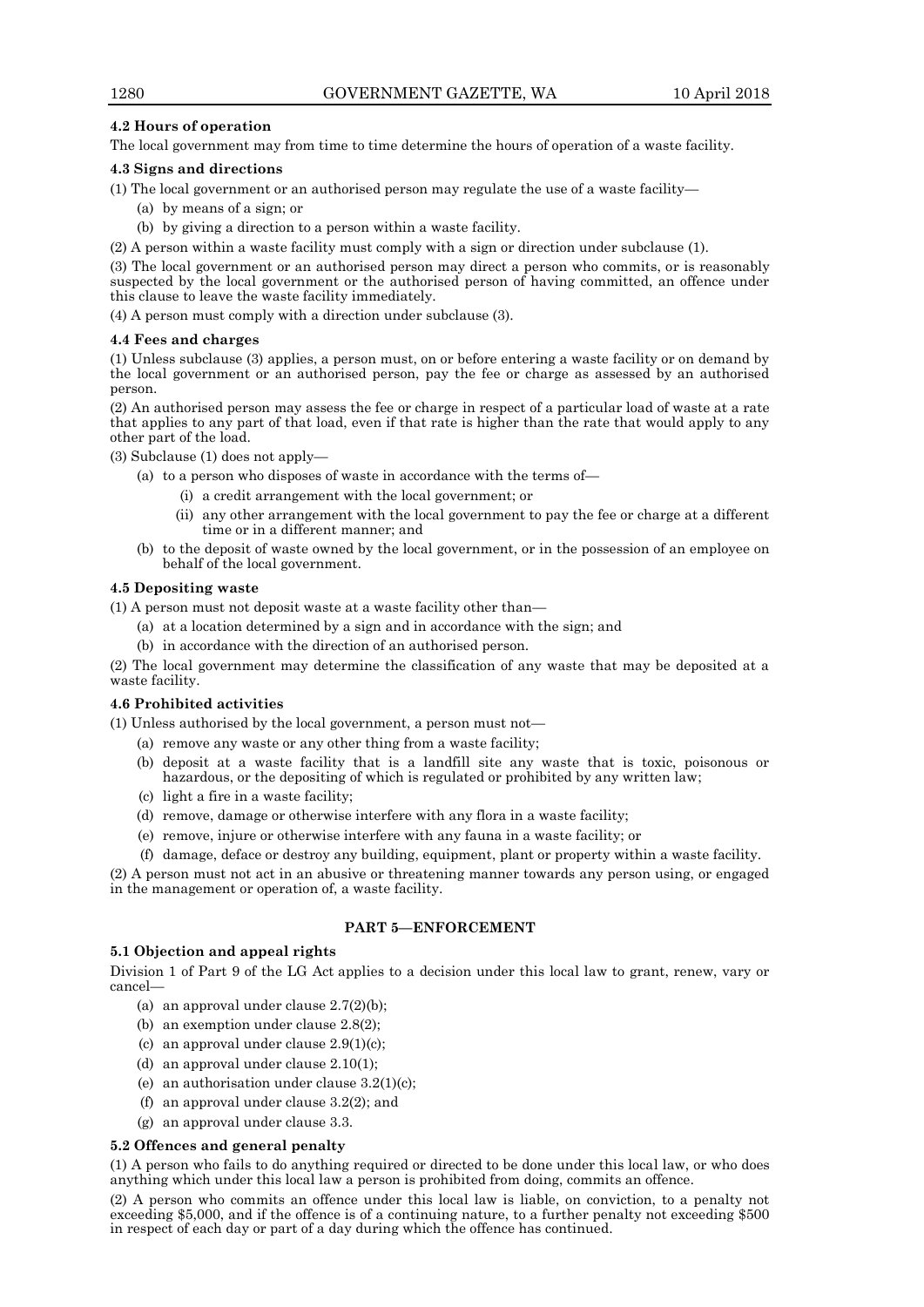#### **5.3 Other costs and expenses**

(1) A person who is convicted of an offence under this local law is to be liable, in addition to any penalty imposed under clause 5.2, to pay to the local government the costs and expenses incurred by the local government in taking remedial action such as—

- (a) removing and lawfully disposing of toxic, hazardous or poisonous waste; or
- (b) making good any damage caused to a waste facility.

(2) The costs and expenses incurred by the local government are to be recoverable, as a debt due to the local government, in a court of competent civil jurisdiction.

#### **5.4 Prescribed offences**

(1) An offence against a clause specified in Schedule 2 is a prescribed offence for the purposes of section 9.16(1) of the LG Act.

(2) The amount of the modified penalty for a prescribed offence is that specified adjacent to the clause in Schedule 2.

#### **5.5 Form of notices**

(1) Where a vehicle is involved in the commission of an offence, the form of the notice referred to in section 9.13 of the LG Act is that of Form 1 in Schedule 1 of the LG Regulations;

(2) The form of the infringement notice given under section 9.16 of the LG Act is that of Form 2 in Schedule 1 of the LG Regulations; and

(3) The form of the infringement withdrawal notice given under section 9.20 of the LG Act is that of Form 3 in Schedule 1 of the LG Regulations.

————

#### **SCHEDULE 1—MEANING OF 'NON-COLLECTABLE WASTE'**

[Clause 1.5]

#### *non-collectable waste* means—

- (a) hot or burning material;
- (b) household hazardous waste, including paint, acids, alkalis, fire extinguishers, solvents, pesticides, oils, gas cylinders, batteries, chemicals and heavy metals;
- (c) any other hazardous material, such as radioactive waste;
- (d) any explosive material, such as flares or ammunition;
- (e) electrical and electronic equipment;
- (f) hospital, medical, veterinary, laboratory or pathological substances;
- (g) construction or demolition waste;
- (h) sewage;
- (i) 'controlled waste' for the purposes of the *Environmental Protection (Controlled Waste) Regulations 2004*;
- (j) any object that is greater in length, width, or breadth than the corresponding dimension of the receptacle or that will not allow the lid of the receptacle to be tightly closed;
- (k) waste that is or is likely to become offensive or a nuisance, or give off an offensive or noxious odour, or to attract flies or cause fly breeding unless it is first wrapped in non-absorbent or impervious material or placed in a sealed impervious and leak-proof container; and
- (l) any other waste determined by the local government to be non-collectable waste.

| Item<br>No.    | Clause No.         | Description                                                                           | <b>Modified</b><br>Penalty |
|----------------|--------------------|---------------------------------------------------------------------------------------|----------------------------|
| 1              | 2.1(2)             | Failing to pay fee or charge                                                          | \$350                      |
| $\overline{2}$ | 2.2(1)             | Depositing non-collectable waste in a receptacle                                      | \$350                      |
| 3              | 2.2(2)             | Depositing waste in another receptacle without consent                                | \$350                      |
| $\overline{4}$ | 2.3(1)             | Exceeding weight capacity of a general waste receptacle                               | \$350                      |
| $\overline{5}$ | $2.3(2)$ and $(3)$ | Depositing unauthorised waste in a general waste receptacle                           | \$350                      |
| 6              | 2.4(a)             | Depositing unauthorised waste in a recycling waste<br>receptacle                      | \$350                      |
| 7              | $2.4(b)$ and (c)   | Exceeding weight capacity of a recycling waste receptacle                             | \$250                      |
| 8              | 2.5(a)             | Depositing unauthorized waste in an organic waste receptacle                          | \$350                      |
| 9              | $2.5(b)$ and (c)   | Exceeding weight capacity of an organic waste receptacle                              | \$350                      |
| 10             | 2.6(3)             | Failing to comply with a direction concerning placement or<br>removal of a receptacle | \$250                      |
| 11             | 2.7(2)(a)          | Failing to keep a receptacle in the required location                                 | \$250                      |

**SCHEDULE 2—PRESCRIBED OFFENCES**

————